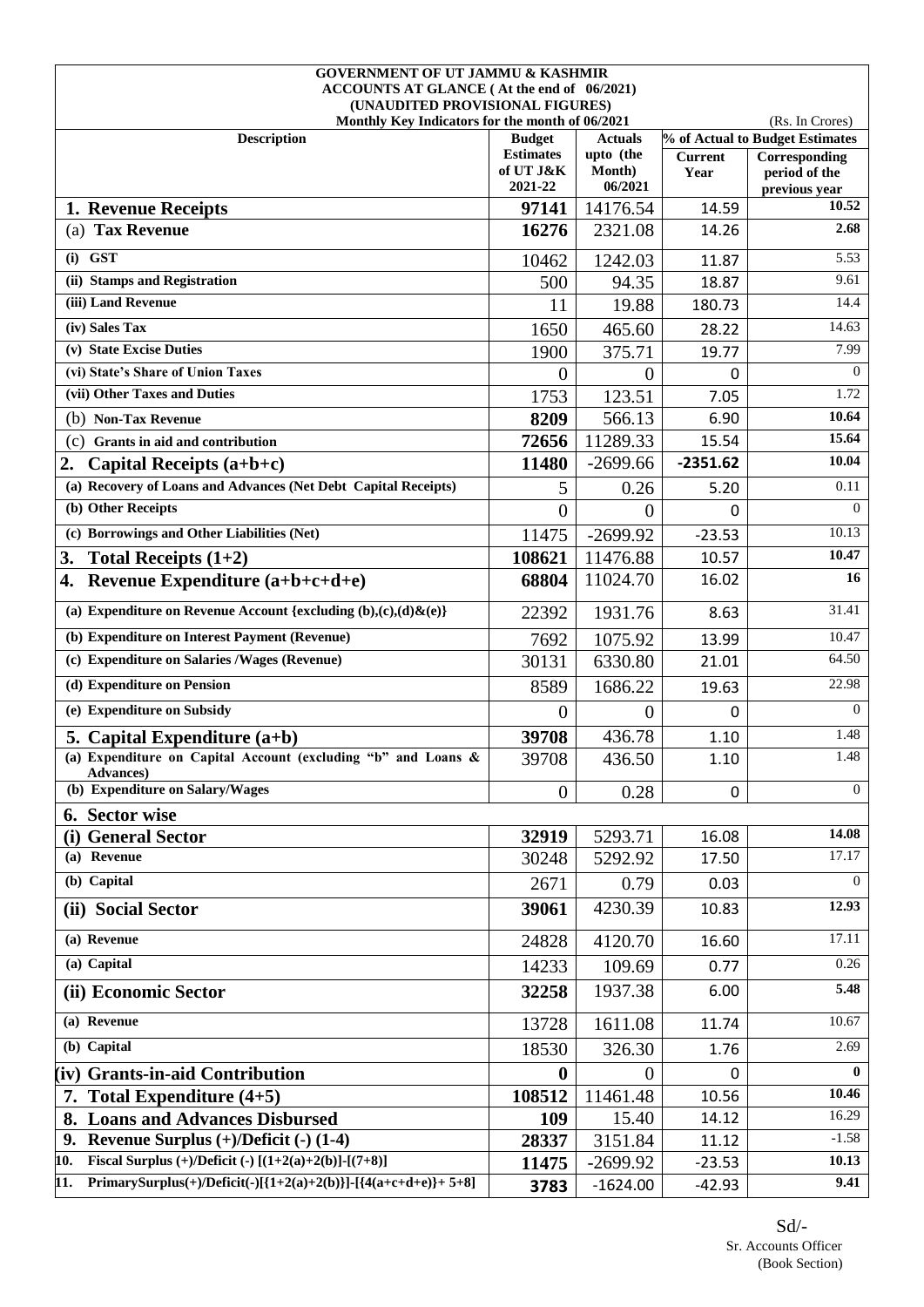| <b>Monthly Trend</b>            |                |                                 |                |                    |  |  |  |
|---------------------------------|----------------|---------------------------------|----------------|--------------------|--|--|--|
|                                 |                | (Format of Progressive Figures) |                | (Rs. In Crores)    |  |  |  |
|                                 |                | <b>Revenue Receipts</b>         |                |                    |  |  |  |
| <b>Tax Revenue</b><br>2021-2022 |                |                                 |                |                    |  |  |  |
| <b>Month</b>                    |                |                                 |                | 2020-2021          |  |  |  |
|                                 | <b>Monthly</b> | Progressive                     | <b>Monthly</b> | <b>Progressive</b> |  |  |  |
| April                           | 1104.73        | 1104.73                         | 106.68         | 106.68             |  |  |  |
| May                             | 477.46         | 1582.19                         | 291.42         | 398.10             |  |  |  |
| June                            | 738.89         | 2321.08                         | 525.34         | 923.44             |  |  |  |
| July                            |                |                                 | 721.10         | 1644.54            |  |  |  |
| August                          |                |                                 | 713.32         | 2357.86            |  |  |  |
| September                       |                |                                 | 760.80         | 3118.66            |  |  |  |
| October                         |                |                                 | 911.41         | 4030.07            |  |  |  |
| November                        |                |                                 | 830.99         | 4861.06            |  |  |  |
| December                        |                |                                 | 850.24         | 5711.30            |  |  |  |
| January                         |                |                                 | 829.36         | 6540.66            |  |  |  |
| February                        |                |                                 | 1010.07        | 7550.73            |  |  |  |
| March                           |                |                                 | 1008.12        | 8558.85            |  |  |  |
| March (Suppl.)                  |                |                                 |                |                    |  |  |  |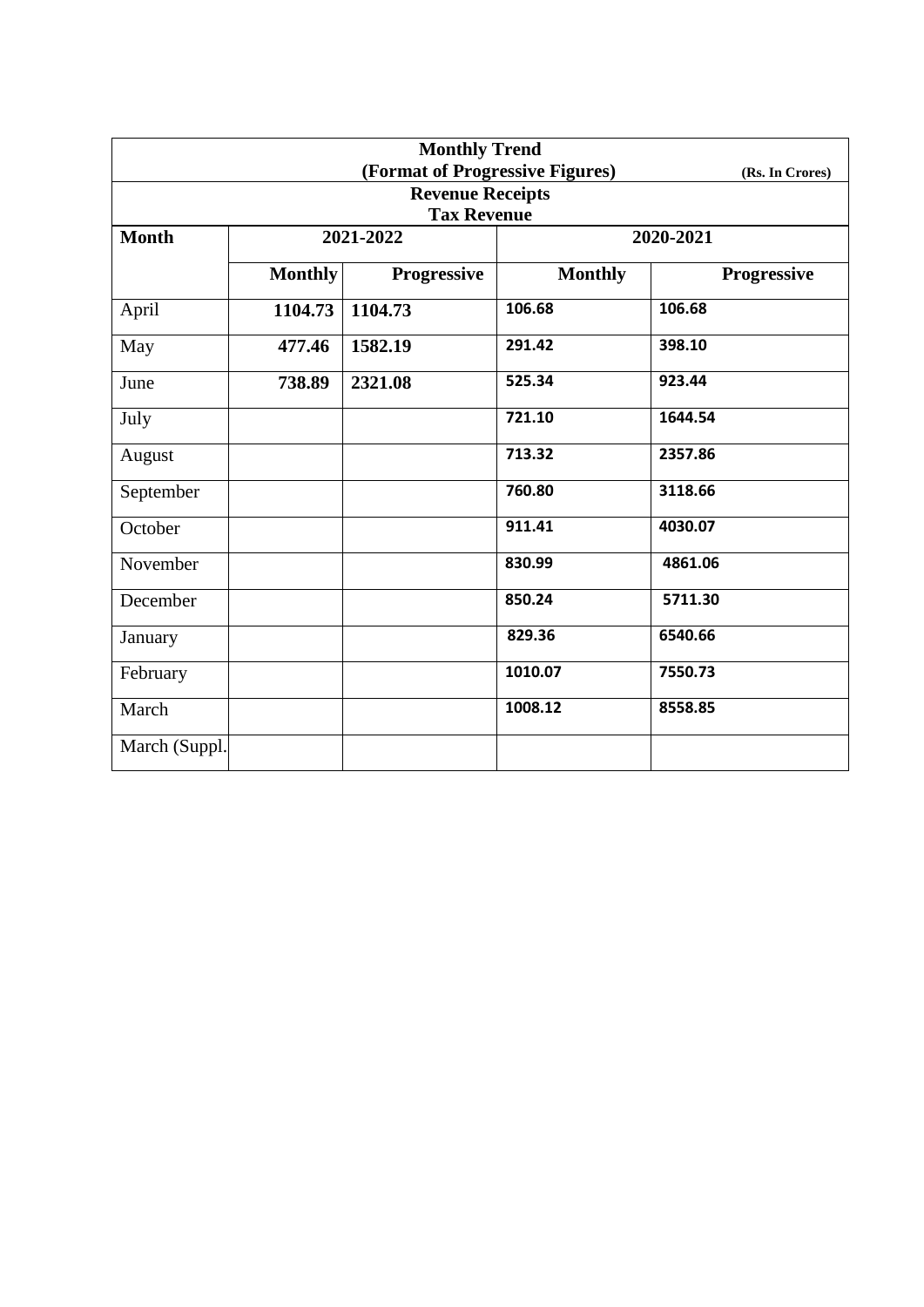| <b>Monthly Trend</b>   |                |                                 |                |                 |  |  |
|------------------------|----------------|---------------------------------|----------------|-----------------|--|--|
|                        |                | (Format of Progressive Figures) |                | (Rs. In Crores) |  |  |
|                        |                | <b>Revenue Receipts</b>         |                |                 |  |  |
| <b>Non-Tax Revenue</b> |                |                                 |                |                 |  |  |
| <b>Month</b>           |                | 2021-2022                       |                | 2020-2021       |  |  |
|                        | <b>Monthly</b> | <b>Progressive</b>              | <b>Monthly</b> | Progressive     |  |  |
| April                  | 194.23         | 194.23                          | 113.73         | 113.73          |  |  |
| May                    | 148.65         | 342.88                          | 88.26          | 201.99          |  |  |
| June                   | 223.25         | 566.13                          | 230.50         | 432.49          |  |  |
| July                   |                |                                 | 196.50         | 628.99          |  |  |
| August                 |                |                                 | 312.24         | 941.23          |  |  |
| September              |                |                                 | 300.91         | 1242.14         |  |  |
| October                |                |                                 | 801.31         | 2043.45         |  |  |
| November               |                |                                 | 262.76         | 2306.21         |  |  |
| December               |                |                                 | 271.76         | 577.97          |  |  |
| January                |                |                                 | 270.86         | 2848.83         |  |  |
| February               |                |                                 | 351.61         | 3200.44         |  |  |
| March                  |                |                                 | 1194.55        | 4394.99         |  |  |
| March (Suppl.)         |                |                                 |                |                 |  |  |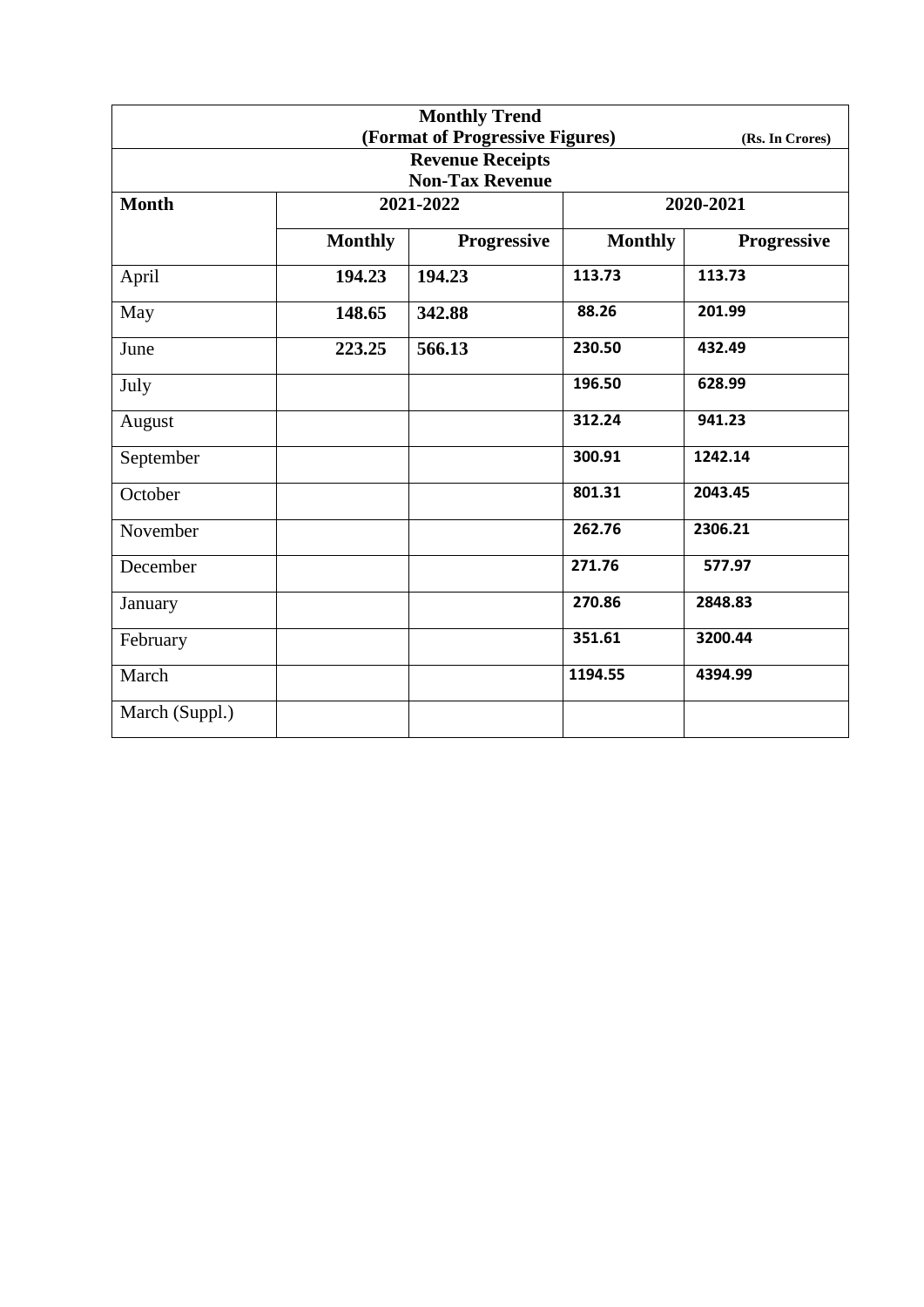| <b>Monthly Trend</b> |                |                                       |                |                 |
|----------------------|----------------|---------------------------------------|----------------|-----------------|
|                      |                | (Format of Progressive Figures)       |                | (Rs. In Crores) |
|                      |                | <b>Revenue Receipts</b>               |                |                 |
|                      |                | <b>Grants-in-aid and Contribution</b> |                |                 |
| <b>Month</b>         |                | 2021-2022                             |                | 2020-2021       |
|                      | <b>Monthly</b> | <b>Progressive</b>                    | <b>Monthly</b> | Progressive     |
| April                | 3262.55        | 3262.55                               | $\mathbf 0$    | $\mathbf{0}$    |
| May                  | 2439.11        | 5701.66                               | 5476.72        | 5476.72         |
| June                 | 5587.67        | 11289.33                              | 2747.23        | 8223.95         |
| July                 |                |                                       | 4861.07        | 13085.02        |
| August               |                |                                       | 465.78         | 13550.80        |
| September            |                |                                       | 2388.78        | 15939.58        |
| October              |                |                                       | 3450.48        | 19390.06        |
| November             |                |                                       | 2829.44        | 22219.50        |
| December             |                |                                       | 3751.47        | 25970.97        |
| January              |                |                                       | 5585.75        | 31556.72        |
| February             |                |                                       | 5198.70        | 36755.42        |
| March                |                |                                       | 5287.95        | 42043.37        |
| March (Suppl.)       |                |                                       |                |                 |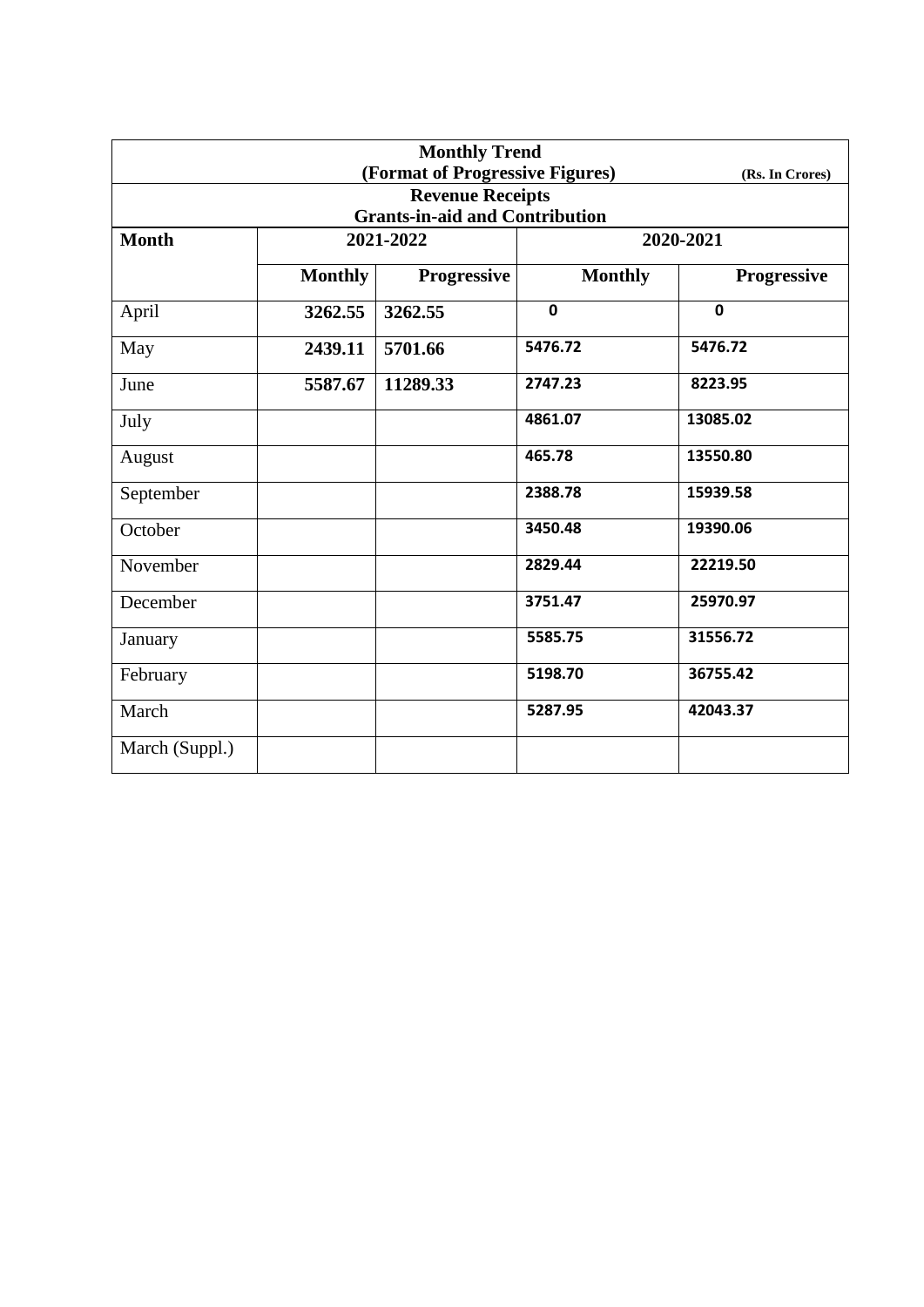| <b>Monthly Trend</b> |                |                                       |                |                 |
|----------------------|----------------|---------------------------------------|----------------|-----------------|
|                      |                | (Format of Progressive Figures)       |                | (Rs. In Crores) |
|                      |                | <b>Capital Receipts</b>               |                |                 |
|                      |                | <b>Recovery of Loans and Advances</b> |                |                 |
| <b>Month</b>         | 2021-2022      |                                       | 2020-2021      |                 |
|                      | <b>Monthly</b> | <b>Progressive</b>                    | <b>Monthly</b> | Progressive     |
| April                | 0.10           | 0.10                                  | 0.02           | 0.02            |
| May                  | 0.12           | 0.22                                  | 0.04           | 0.06            |
| June                 | 0.04           | 0.26                                  | 0.04           | 0.10            |
| July                 |                |                                       | 0.07           | 0.17            |
| August               |                |                                       | 0.02           | 0.19            |
| September            |                |                                       | 0.07           | 0.26            |
| October              |                |                                       | 0.05           | 0.31            |
| November             |                |                                       | 0.11           | 0.42            |
| December             |                |                                       | 1.32           | 1.74            |
| January              |                |                                       | 0.06           | 1.80            |
| February             |                |                                       | 0.06           | 1.86            |
| March                |                |                                       | 0.07           | 1.93            |
| March (Suppl.)       |                |                                       |                |                 |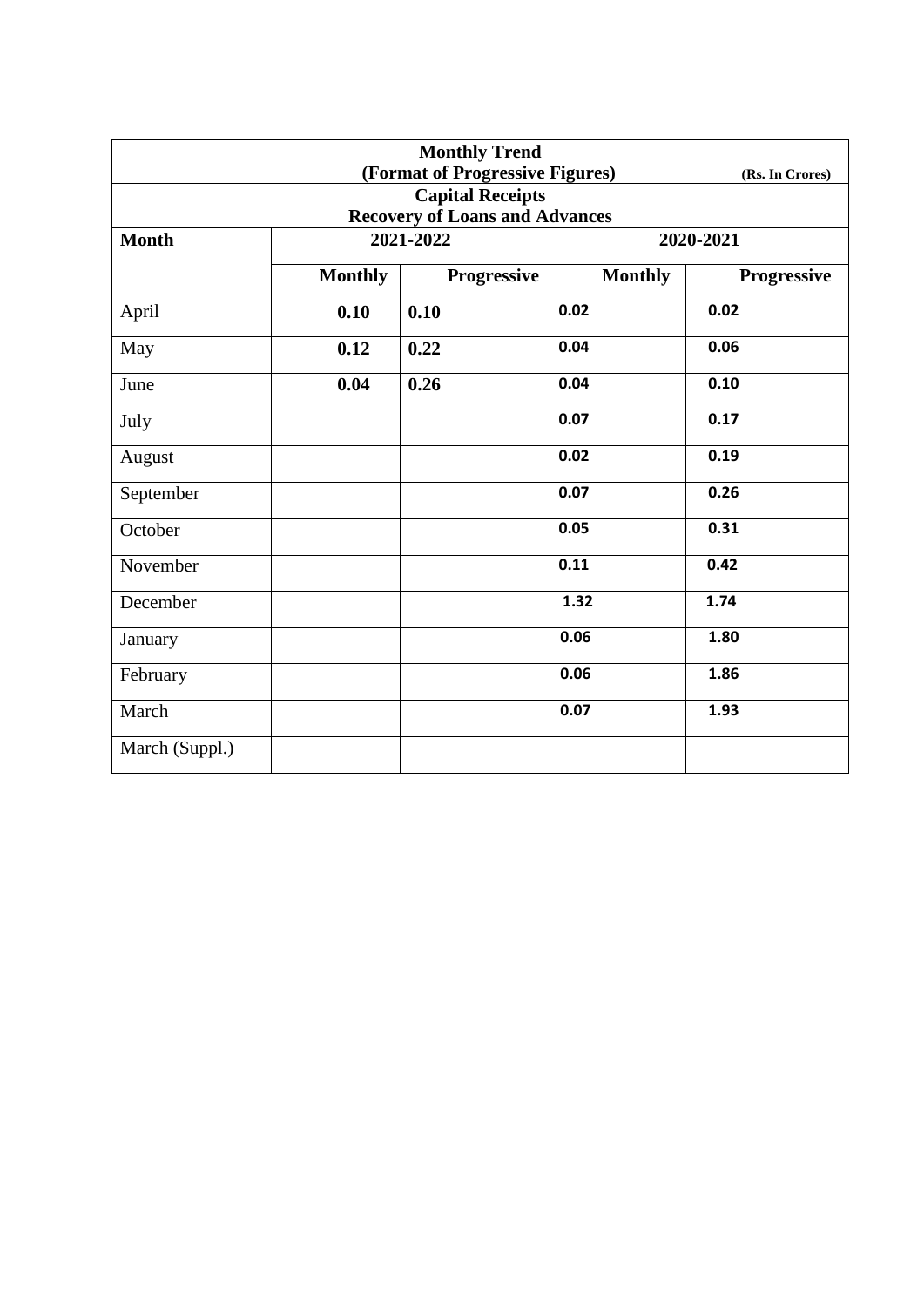| <b>Monthly Trend</b> |                       |                                 |                |                 |  |  |
|----------------------|-----------------------|---------------------------------|----------------|-----------------|--|--|
|                      |                       | (Format of Progressive Figures) |                | (Rs. In Crores) |  |  |
|                      |                       | <b>Capital Receipts</b>         |                |                 |  |  |
|                      | <b>Other Receipts</b> |                                 |                |                 |  |  |
| <b>Month</b>         | 2021-2022             |                                 |                | 2020-2021       |  |  |
|                      | <b>Monthly</b>        | <b>Progressive</b>              | <b>Monthly</b> | Progressive     |  |  |
| April                | $\boldsymbol{0}$      | $\boldsymbol{0}$                | $\mathbf 0$    | $\mathbf 0$     |  |  |
| May                  | $\bf{0}$              | $\boldsymbol{0}$                | $\mathbf 0$    | $\mathbf 0$     |  |  |
| June                 | $\bf{0}$              | $\boldsymbol{0}$                | $\mathbf 0$    | $\mathbf 0$     |  |  |
| July                 |                       |                                 | $\mathbf 0$    | $\mathbf 0$     |  |  |
| August               |                       |                                 | $\mathbf 0$    | $\mathbf 0$     |  |  |
| September            |                       |                                 | $\mathbf 0$    | $\mathbf 0$     |  |  |
| October              |                       |                                 | $\mathbf 0$    | $\mathbf 0$     |  |  |
| November             |                       |                                 | $\mathbf 0$    | $\mathbf 0$     |  |  |
| December             |                       |                                 | $\mathbf 0$    | $\mathbf 0$     |  |  |
| January              |                       |                                 | $\mathbf 0$    | $\mathbf 0$     |  |  |
| February             |                       |                                 | $\mathbf 0$    | $\mathbf 0$     |  |  |
| March                |                       |                                 | $\mathbf 0$    | $\mathbf 0$     |  |  |
| March (Suppl.)       |                       |                                 |                |                 |  |  |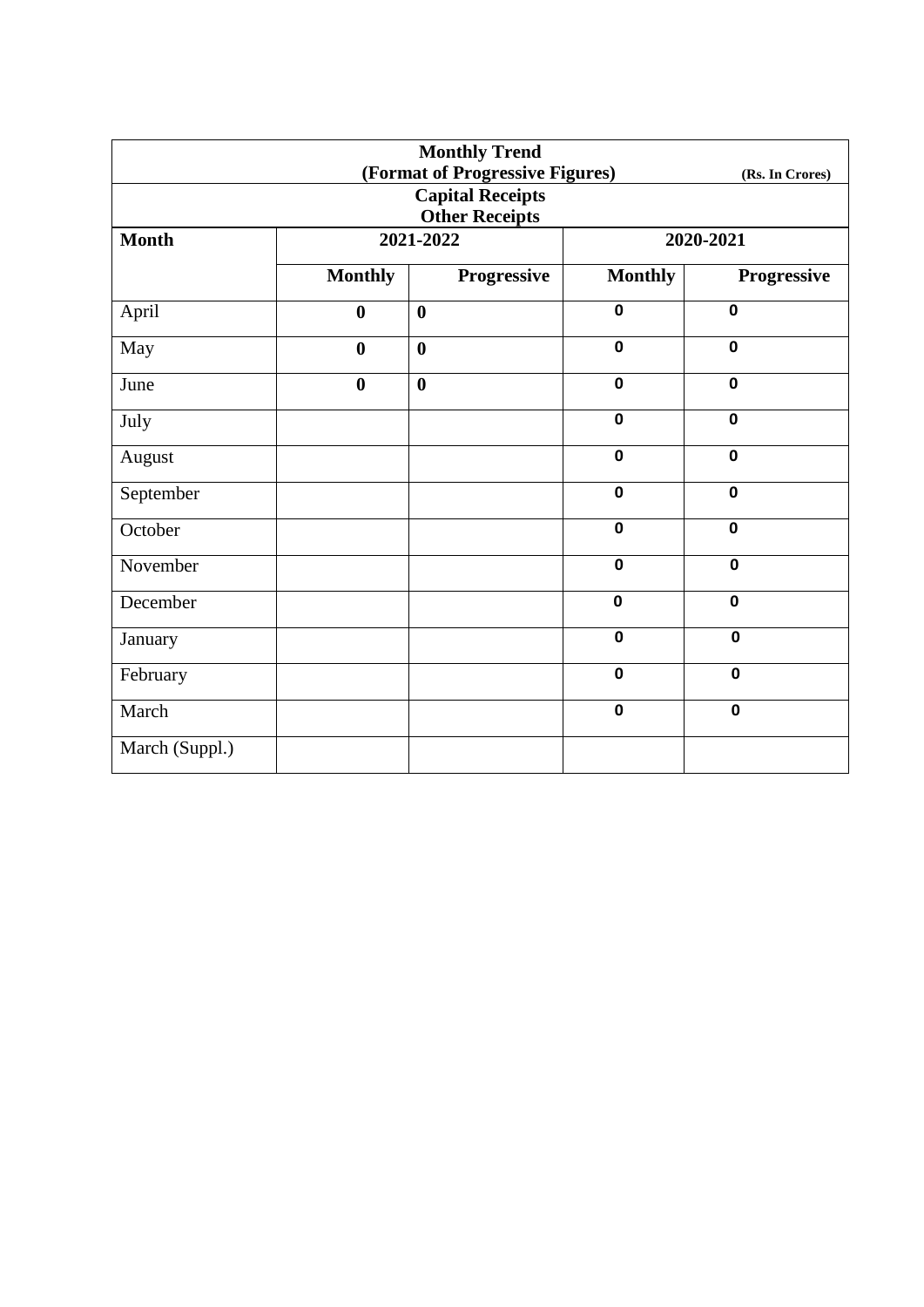| <b>Monthly Trend</b> |                |                                         |                |                 |  |
|----------------------|----------------|-----------------------------------------|----------------|-----------------|--|
|                      |                | (Format of Progressive Figures)         |                | (Rs. In Crores) |  |
|                      |                | <b>Capital Receipts</b>                 |                |                 |  |
|                      |                | <b>Borrowings and Other Liabilities</b> |                |                 |  |
| <b>Month</b>         | 2021-2022      |                                         | 2020-2021      |                 |  |
|                      | <b>Monthly</b> | <b>Progressive</b>                      | <b>Monthly</b> | Progressive     |  |
| April                | $-751.34$      | $-751.34$                               | 3,085.47       | 3,085.47        |  |
| May                  | $-534.39$      | 216.95                                  | $-2100.32$     | 985.15          |  |
| June                 | $-2482.97$     | $-2699.92$                              | 51.73          | 1036.88         |  |
| July                 |                |                                         | 38.27          | 1075.15         |  |
| August               |                |                                         | 505.46         | 1580.61         |  |
| September            |                |                                         | 407.19         | 1987.80         |  |
| October              |                |                                         | 455.51         | 2443.31         |  |
| November             |                |                                         | 800.55         | 3243.86         |  |
| December             |                |                                         | 921.10         | 4164.96         |  |
| January              |                |                                         | 1441.46        | 2723.50         |  |
| February             |                |                                         | $-684.81$      | 2038.69         |  |
| March                |                |                                         | 4786.38        | 6825.07         |  |
| March (Suppl.)       |                |                                         |                |                 |  |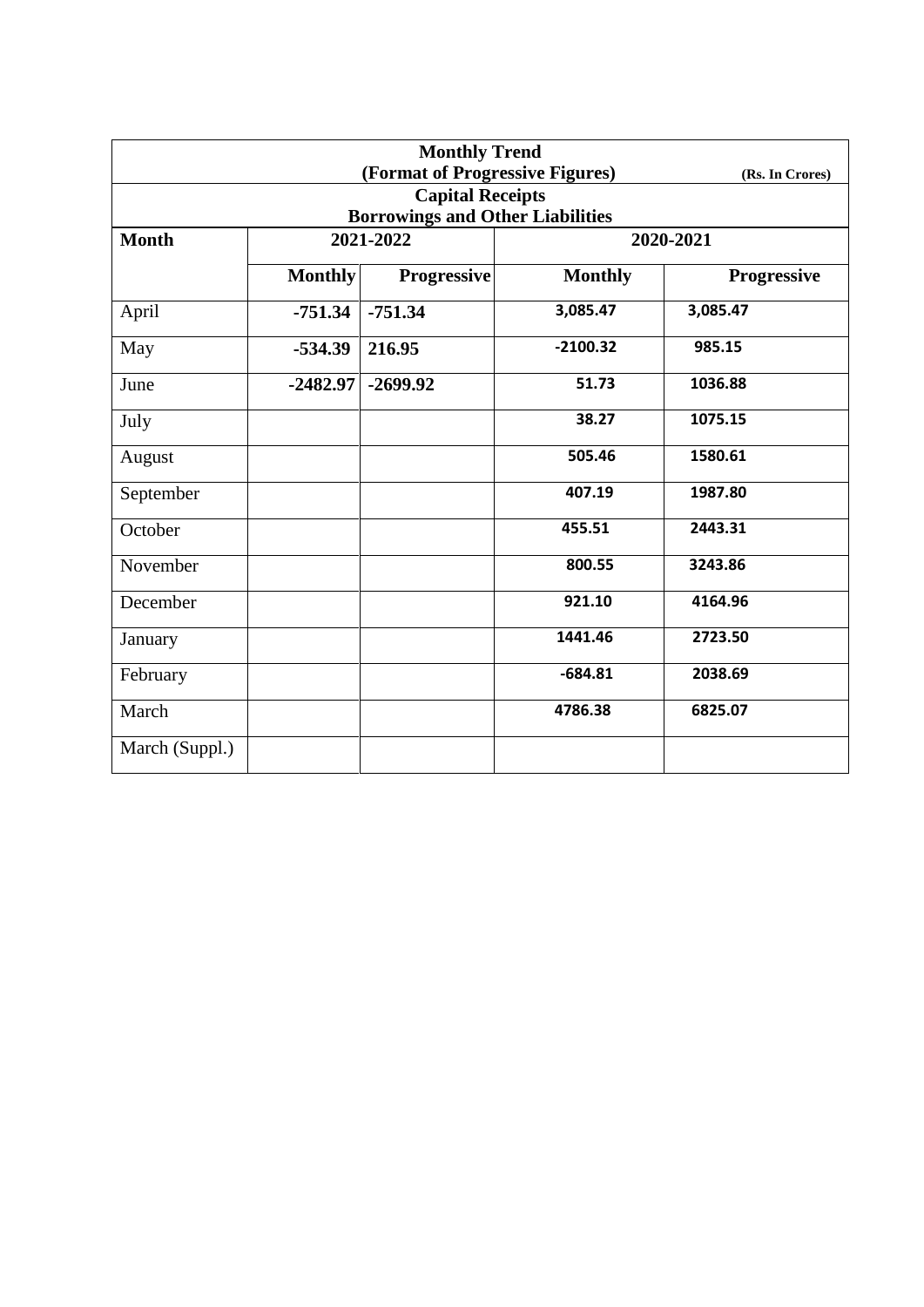| <b>Monthly Trend</b> |                |                    |                                 |                    |  |
|----------------------|----------------|--------------------|---------------------------------|--------------------|--|
|                      |                |                    | (Format of Progressive Figures) | (Rs. In Crores)    |  |
|                      |                |                    | <b>Revenue Expenditure</b>      |                    |  |
| <b>Month</b>         |                | 2021-2022          | 2020-2021                       |                    |  |
|                      | <b>Monthly</b> | <b>Progressive</b> | <b>Monthly</b>                  | <b>Progressive</b> |  |
| April                | 3812.11        | 3812.11            | 3287.33                         | 3287.33            |  |
| May                  | 3730.41        | 7542.52            | 3496.51                         | 6783.84            |  |
| June                 | 3482.18        | 11024.70           | 3244.99                         | 10028.83           |  |
| July                 |                |                    | 5663.19                         | 15692.02           |  |
| August               |                |                    | 1564.81                         | 17256.83           |  |
| September            |                |                    | 3601.55                         | 20858.38           |  |
| October              |                |                    | 4780.74                         | 25639.12           |  |
| November             |                |                    | 3917.27                         | 29556.39           |  |
| December             |                |                    | 4687.46                         | 34243.85           |  |
| January              |                |                    | 4513.12                         | 38756.97           |  |
| February             |                |                    | 4752.17                         | 43509.14           |  |
| March                |                |                    | 7755.69                         | 51264.83           |  |
| March (Supp          |                |                    |                                 |                    |  |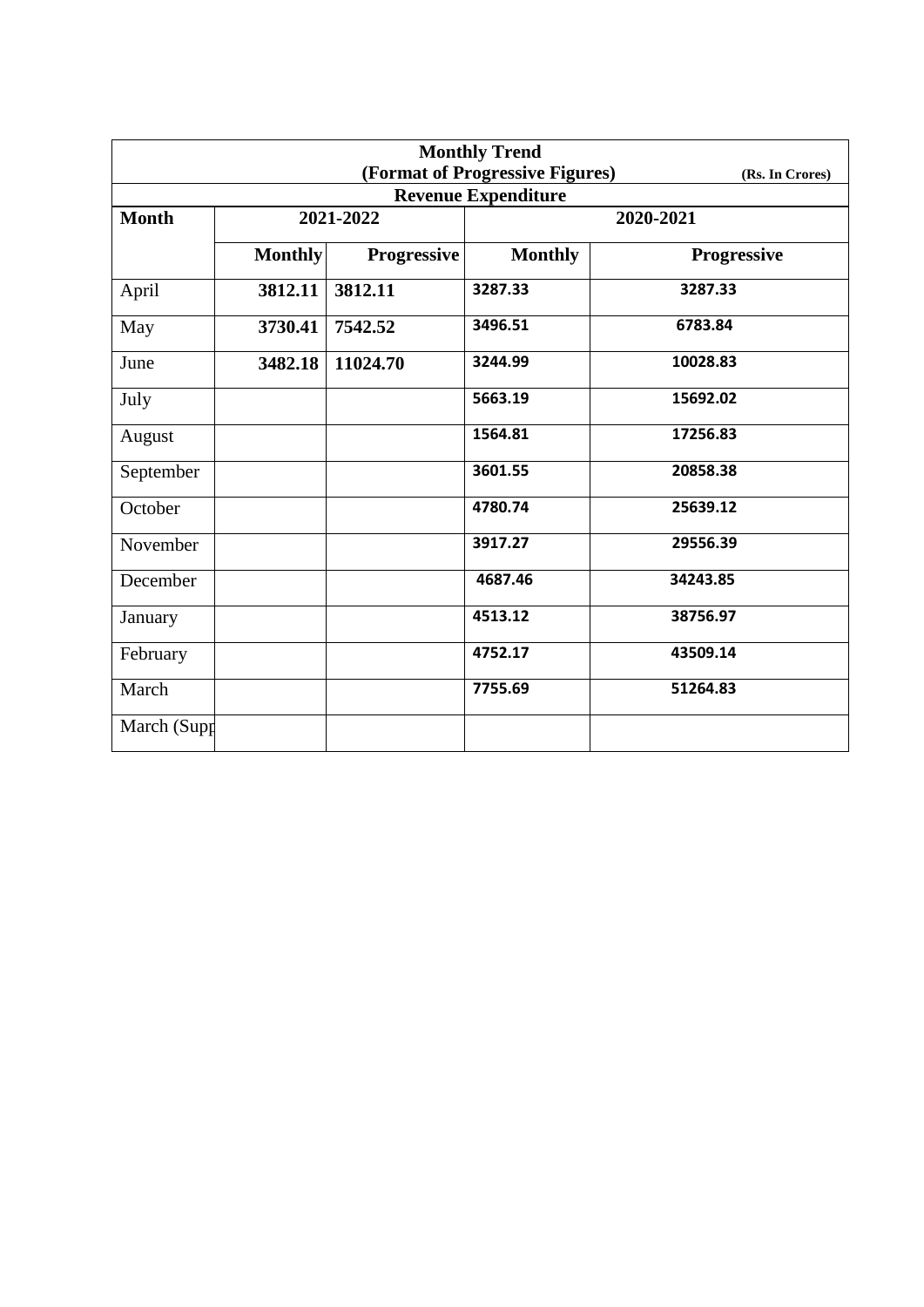| <b>Monthly Trend</b> |                |                                        |                |                 |
|----------------------|----------------|----------------------------------------|----------------|-----------------|
|                      |                | (Format of Progressive Figures)        |                | (Rs. In Crores) |
|                      |                | <b>Revenue Expenditure</b>             |                |                 |
|                      |                | <b>Expenditure on Interest Payment</b> |                |                 |
| <b>Month</b>         | 2021-2022      |                                        |                | 2020-2021       |
|                      | <b>Monthly</b> | <b>Progressive</b>                     | <b>Monthly</b> | Progressive     |
| April                | 447.74         | 447.74                                 | $\mathbf 0$    | $\mathbf 0$     |
| May                  | 336.11         | 783.85                                 | 490.69         | 490.69          |
| June                 | 292.07         | 1075.92                                | 231.14         | 721.83          |
| July                 |                |                                        | 447.61         | 1169.44         |
| August               |                |                                        | 318.62         | 1488.06         |
| September            |                |                                        | 489.37         | 1977.43         |
| October              |                |                                        | 312.48         | 2289.91         |
| November             |                |                                        | 222.33         | 2512.24         |
| December             |                |                                        | 316.74         | 2828.98         |
| January              |                |                                        | 508.71         | 3337.69         |
| February             |                |                                        | 419.97         | 3757.66         |
| March                |                |                                        | 1187.02        | 4944.68         |
| March (Suppl.)       |                |                                        |                |                 |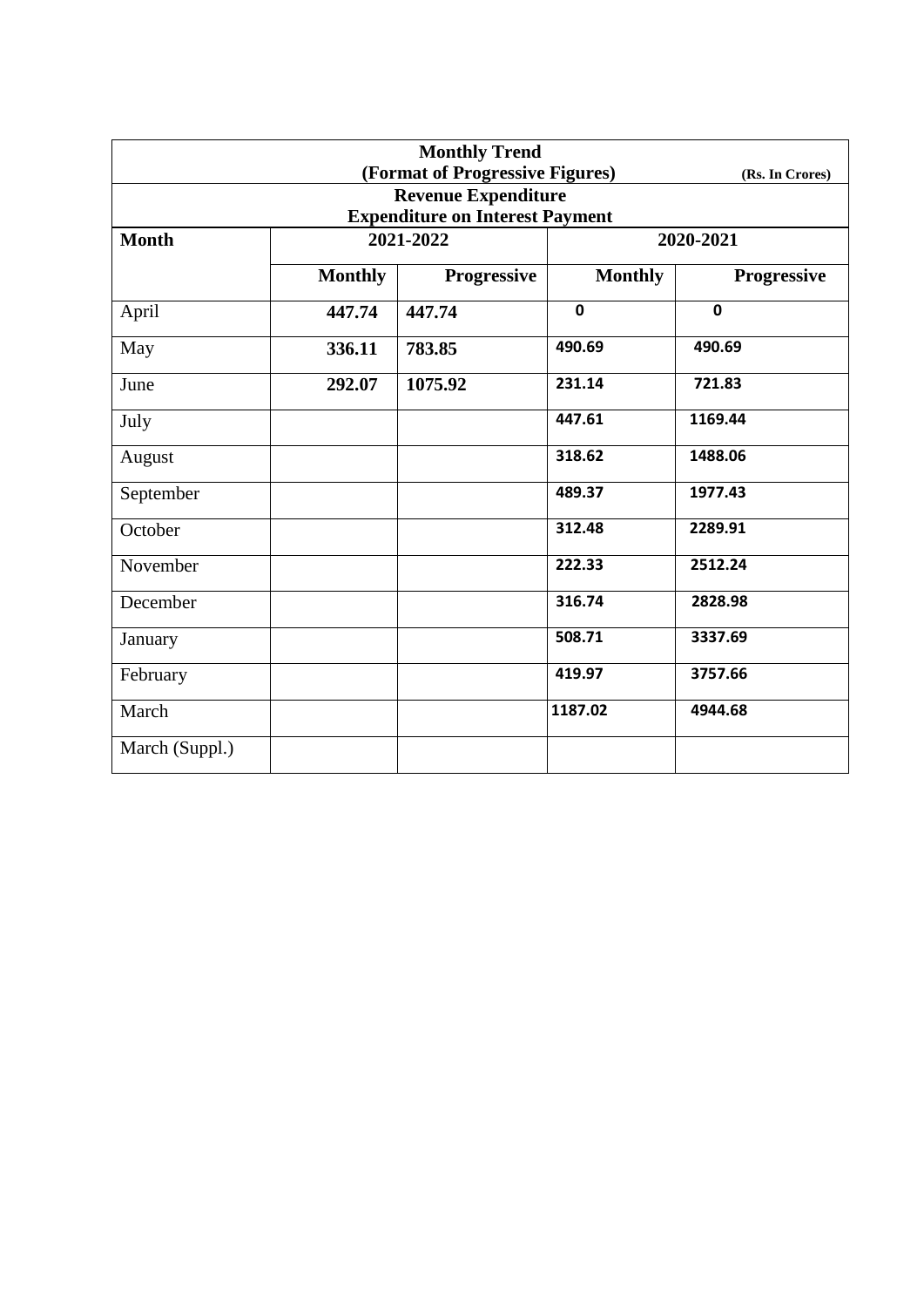| <b>Monthly Trend</b> |                |                                            |                |                    |  |
|----------------------|----------------|--------------------------------------------|----------------|--------------------|--|
|                      |                | (Format of Progressive Figures)            |                | (Rs. In Crores)    |  |
|                      |                | <b>Revenue Expenditure</b>                 |                |                    |  |
|                      |                | <b>Expenditure on Salaries &amp; Wages</b> |                |                    |  |
| <b>Month</b>         |                | 2021-2022                                  | 2020-2021      |                    |  |
|                      | <b>Monthly</b> | <b>Progressive</b>                         | <b>Monthly</b> | <b>Progressive</b> |  |
| April                | 2195.37        | 2195.37                                    | 1934.32        | 1934.32            |  |
| May                  | 2023.00        | 4218.37                                    | 1913.73        | 3848.05            |  |
| June                 | 2112.43        | 6330.80                                    | 1985.96        | 5834.01            |  |
| July                 |                |                                            | 3536.70        | 9370.71            |  |
| August               |                |                                            | 401.54         | 9772.25            |  |
| September            |                |                                            | 1826.93        | 11599.18           |  |
| October              |                |                                            | 2060.47        | 13659.65           |  |
| November             |                |                                            | 1973.65        | 15633.30           |  |
| December             |                |                                            | 2055.12        | 17688.42           |  |
| January              |                |                                            | 1898.87        | 19587.29           |  |
| February             |                |                                            | 1957.55        | 21544.84           |  |
| March                |                |                                            | 2290.34        | 23835.18           |  |
| March (Suppl.)       |                |                                            |                |                    |  |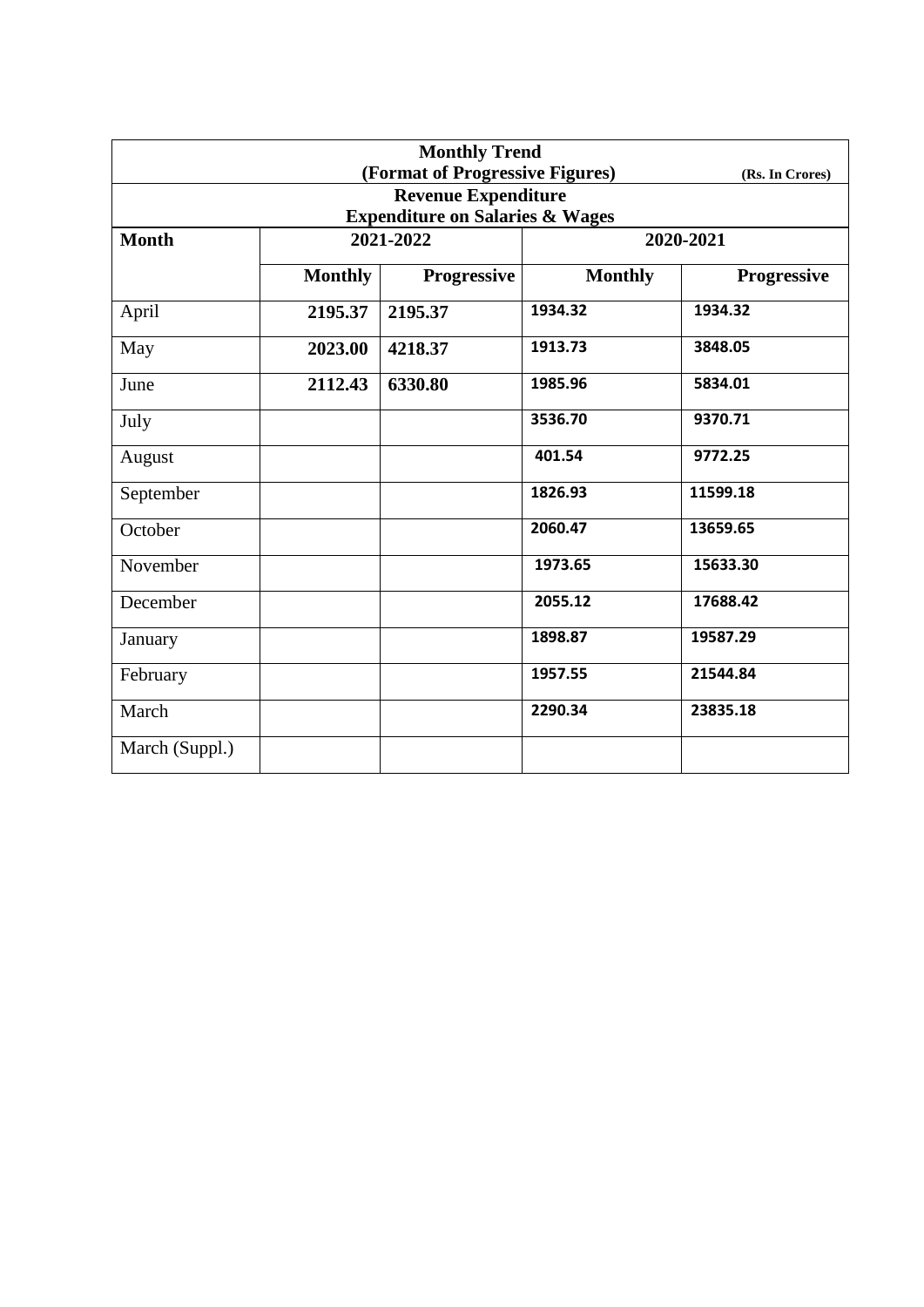| <b>Monthly Trend</b> |                |                                 |                |                 |
|----------------------|----------------|---------------------------------|----------------|-----------------|
|                      |                | (Format of Progressive Figures) |                | (Rs. In Crores) |
|                      |                | <b>Revenue Expenditure</b>      |                |                 |
|                      |                | <b>Expenditure on Pension</b>   |                |                 |
| <b>Month</b>         | 2021-2022      |                                 |                | 2020-2021       |
|                      | <b>Monthly</b> | <b>Progressive</b>              | <b>Monthly</b> | Progressive     |
| April                | 650.50         | 650.50                          | 432.65         | 432.65          |
| May                  | 520.97         | 1171.47                         | 497.54         | 930.19          |
| June                 | 514.75         | 1686.22                         | 688.55         | 1618.74         |
| July                 |                |                                 | 712.33         | 2331.07         |
| August               |                |                                 | 591.88         | 2922.95         |
| September            |                |                                 | 667.19         | 3590.14         |
| October              |                |                                 | 1271.18        | 4861.32         |
| November             |                |                                 | 865.10         | 5726.42         |
| December             |                |                                 | 963.61         | 6690.03         |
| January              |                |                                 | 1169.46        | 7859.49         |
| February             |                |                                 | 761.31         | 8620.80         |
| March                |                |                                 | 457.32         | 9078.12         |
| March (Suppl.)       |                |                                 |                |                 |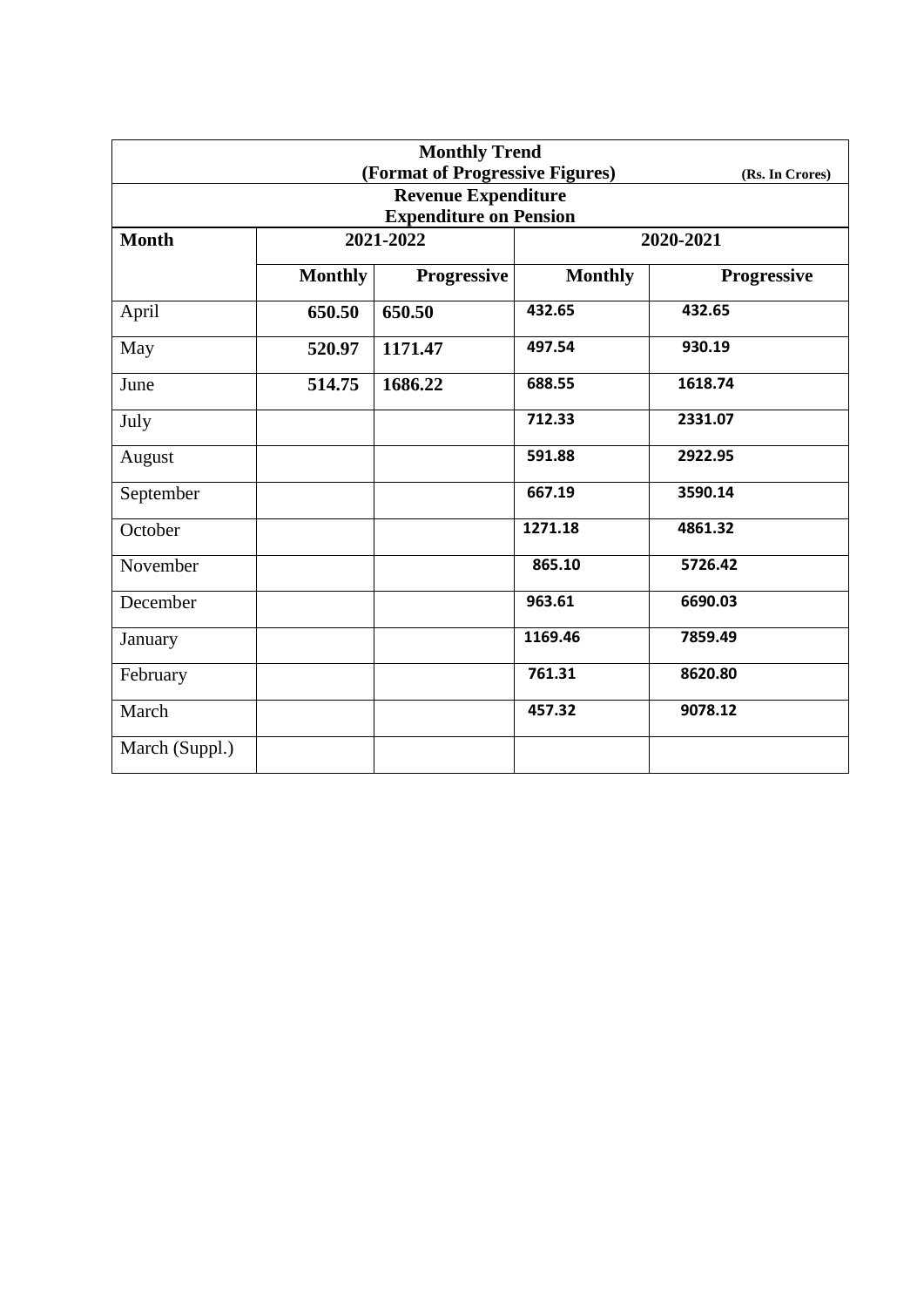| <b>Monthly Trend</b>          |                  |                    |                                 |                 |  |
|-------------------------------|------------------|--------------------|---------------------------------|-----------------|--|
|                               |                  |                    | (Format of Progressive Figures) | (Rs. In Crores) |  |
|                               |                  |                    | <b>Revenue Expenditure</b>      |                 |  |
| <b>Expenditure on Subsidy</b> |                  |                    |                                 |                 |  |
| <b>Month</b>                  |                  | 2021-2022          |                                 | 2020-2021       |  |
|                               | <b>Monthly</b>   | <b>Progressive</b> | <b>Monthly</b>                  | Progressive     |  |
| April                         | $\boldsymbol{0}$ | $\boldsymbol{0}$   | $\mathbf 0$                     | $\mathbf 0$     |  |
| May                           | $\bf{0}$         | $\boldsymbol{0}$   | $\mathbf 0$                     | $\mathbf 0$     |  |
| June                          | $\bf{0}$         | $\boldsymbol{0}$   | $\mathbf 0$                     | $\mathbf 0$     |  |
| July                          |                  |                    | $\mathbf 0$                     | $\mathbf 0$     |  |
| August                        |                  |                    | $\mathbf 0$                     | $\mathbf 0$     |  |
| September                     |                  |                    | $\mathbf 0$                     | $\mathbf 0$     |  |
| October                       |                  |                    | $\mathbf 0$                     | $\mathbf 0$     |  |
| November                      |                  |                    | $\mathbf 0$                     | $\mathbf 0$     |  |
| December                      |                  |                    | $\mathbf 0$                     | $\mathbf 0$     |  |
| January                       |                  |                    | $\mathbf 0$                     | $\mathbf 0$     |  |
| February                      |                  |                    | $\mathbf 0$                     | $\mathbf 0$     |  |
| March                         |                  |                    | $\mathbf 0$                     | $\mathbf 0$     |  |
| March (Suppl.)                |                  |                    |                                 |                 |  |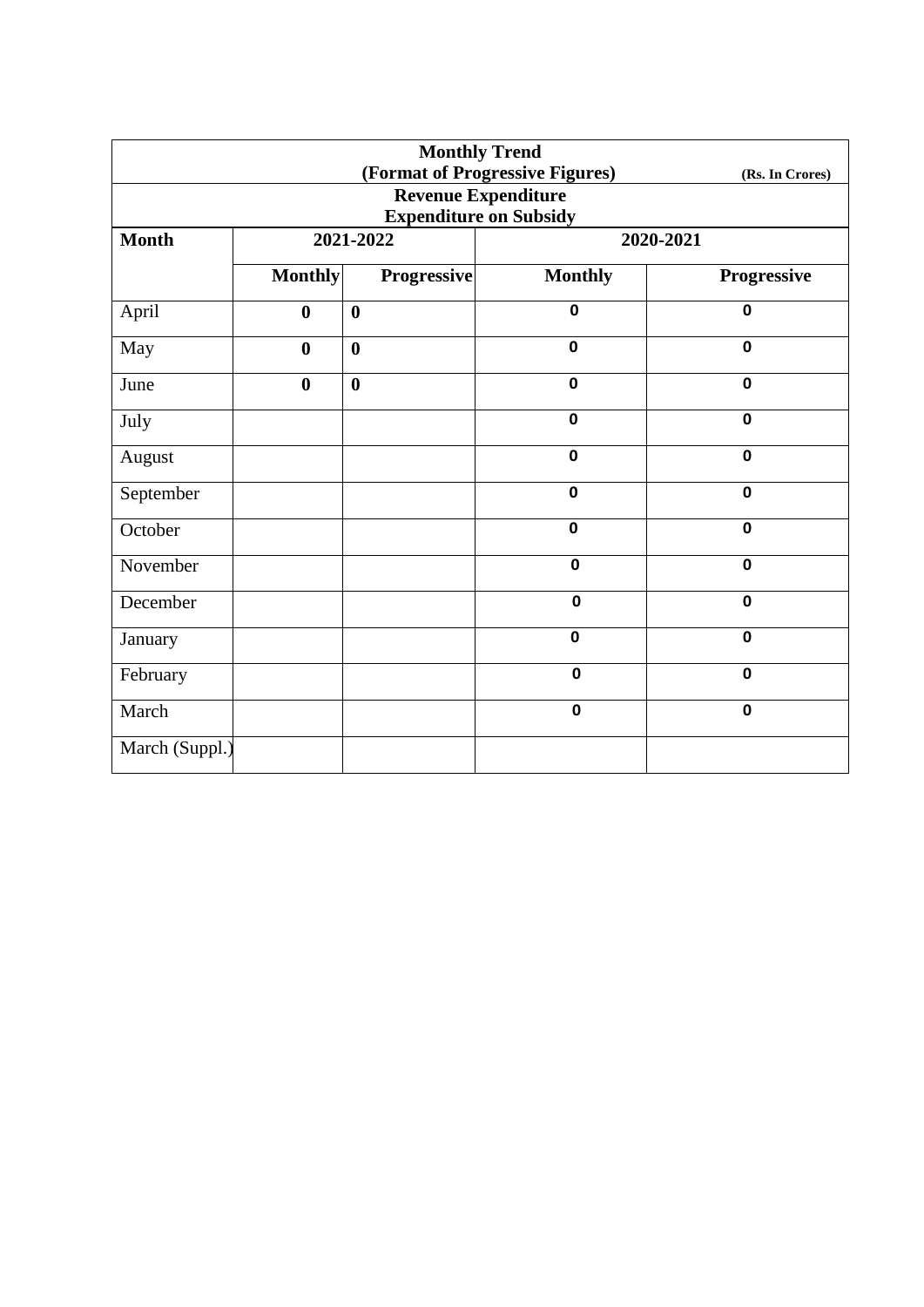|                                       |                | <b>Monthly Trend</b> |                |                    |  |  |
|---------------------------------------|----------------|----------------------|----------------|--------------------|--|--|
| (Format of Progressive Figures)       |                |                      |                | (Rs. In Crores)    |  |  |
| <b>Capital Expenditure</b>            |                |                      |                |                    |  |  |
| <b>Expenditure on Capital Account</b> |                |                      |                |                    |  |  |
| <b>Month</b>                          | 2021-2022      |                      | 2020-2021      |                    |  |  |
|                                       | <b>Monthly</b> | <b>Progressive</b>   | <b>Monthly</b> | <b>Progressive</b> |  |  |
| April                                 | $-1.84$        | $-1.84$              | 17.83          | 17.83              |  |  |
| May                                   | 292.04         | 293.88               | 245.67         | 263.50             |  |  |
| June                                  | 142.90         | 436.78               | 306.94         | 570.44             |  |  |
| July                                  |                |                      | 149.37         | 719.81             |  |  |
| August                                |                |                      | 429.08         | 1148.89            |  |  |
| September                             |                |                      | 254.87         | 1403.76            |  |  |
| October                               |                |                      | 830.52         | 2234.28            |  |  |
| November                              |                |                      | 806.58         | 3040.86            |  |  |
| December                              |                |                      | 1101.46        | 4142.32            |  |  |
| January                               |                |                      | 726.69         | 4869.01            |  |  |
| February                              |                |                      | 1122.71        | 5991.72            |  |  |
| March                                 |                |                      | 4506.02        | 10497.74           |  |  |
| March (Suppl.)                        |                |                      |                |                    |  |  |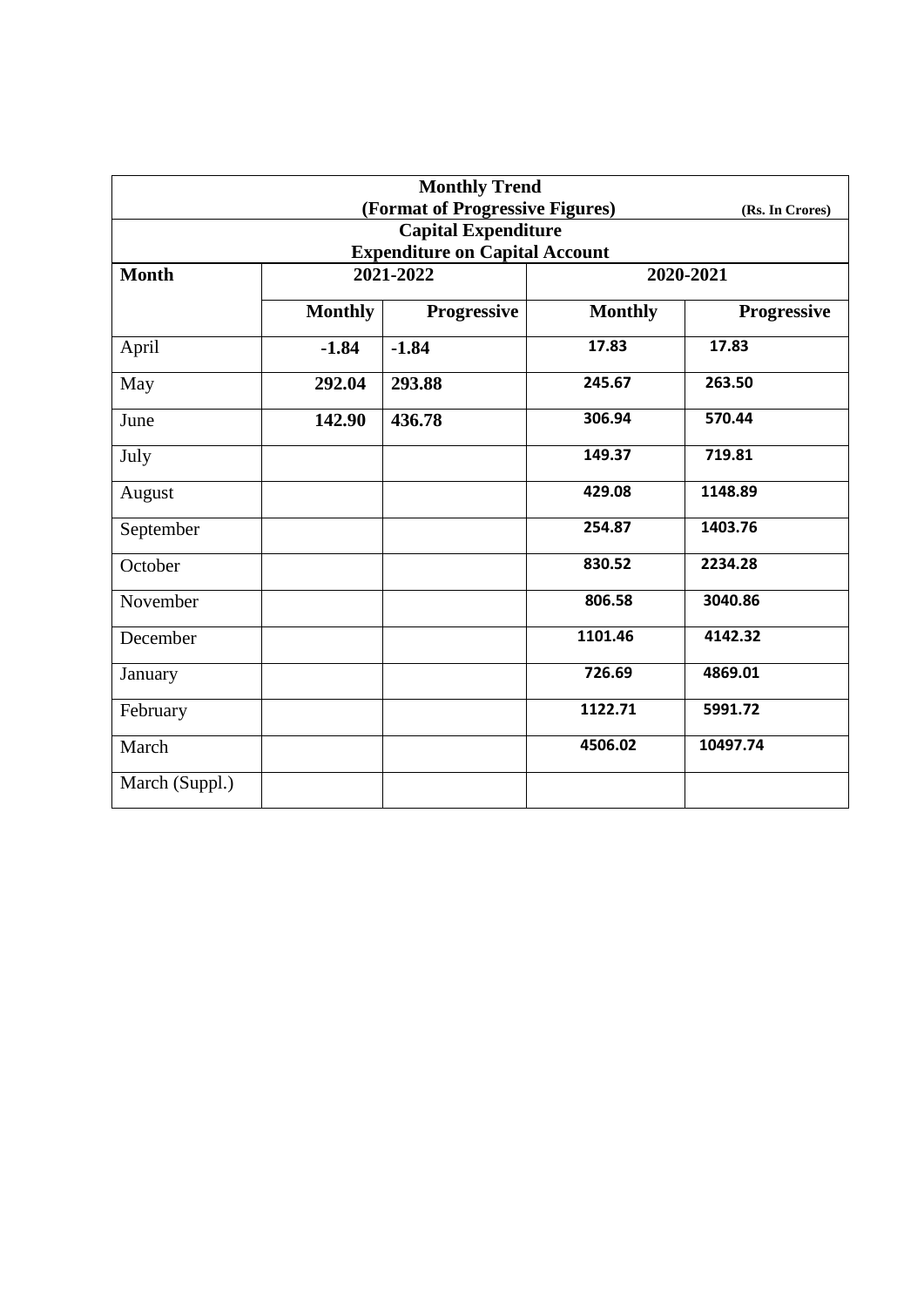|                                                    |                  | <b>Monthly Trend</b> |                |             |  |
|----------------------------------------------------|------------------|----------------------|----------------|-------------|--|
| (Format of Progressive Figures)<br>(Rs. In Crores) |                  |                      |                |             |  |
| <b>Capital Expenditure</b>                         |                  |                      |                |             |  |
| <b>Expenditure on Salary/Wages</b>                 |                  |                      |                |             |  |
| <b>Month</b>                                       |                  | 2021-2022            | 2020-2021      |             |  |
|                                                    | <b>Monthly</b>   | Progressive          | <b>Monthly</b> | Progressive |  |
| April                                              | $\boldsymbol{0}$ | $\boldsymbol{0}$     | $\mathbf 0$    | $\mathbf 0$ |  |
| May                                                | $\bf{0}$         | $\boldsymbol{0}$     | $\mathbf 0$    | $\mathbf 0$ |  |
| June                                               | $\boldsymbol{0}$ | $\boldsymbol{0}$     | $\mathbf 0$    | $\mathbf 0$ |  |
| July                                               | 0.28             | 0.28                 | $\mathbf 0$    | $\mathbf 0$ |  |
| August                                             |                  |                      | $\mathbf 0$    | $\mathbf 0$ |  |
| September                                          |                  |                      | $\mathbf 0$    | $\mathbf 0$ |  |
| October                                            |                  |                      | $\mathbf 0$    | $\mathbf 0$ |  |
| November                                           |                  |                      | $\mathbf 0$    | $\mathbf 0$ |  |
| December                                           |                  |                      | $\mathbf 0$    | $\mathbf 0$ |  |
| January                                            |                  |                      | $\mathbf 0$    | $\mathbf 0$ |  |
| February                                           |                  |                      | $\mathbf 0$    | $\mathbf 0$ |  |
| March                                              |                  |                      | $\mathbf 0$    | 0.51        |  |
| March (Suppl.)                                     |                  |                      |                |             |  |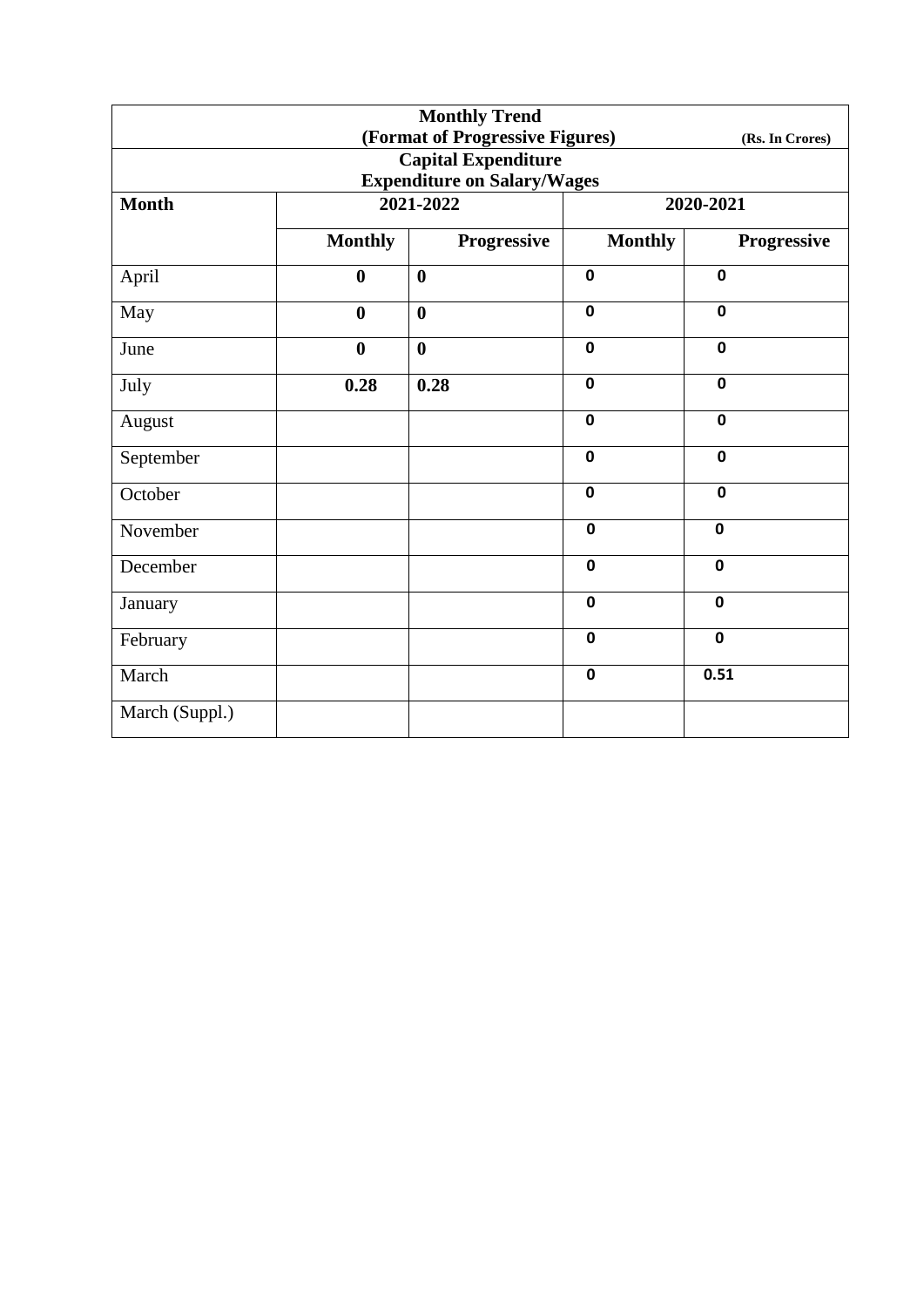| <b>Monthly Trend</b><br>(Format of Progressive Figures)<br>(Rs. In Crores) |                  |                    |                |                    |  |  |
|----------------------------------------------------------------------------|------------------|--------------------|----------------|--------------------|--|--|
| <b>Loans and Advances Disbursed</b>                                        |                  |                    |                |                    |  |  |
| <b>Month</b>                                                               |                  | 2021-2022          | 2020-2021      |                    |  |  |
|                                                                            | <b>Monthly</b>   | <b>Progressive</b> | <b>Monthly</b> | <b>Progressive</b> |  |  |
| April                                                                      | $\boldsymbol{0}$ | $\bf{0}$           | 0.75           | 0.75               |  |  |
| May                                                                        | 7.50             | 7.50               | 13.94          | 14.69              |  |  |
| June                                                                       | 7.90             | 15.40              | 2.90           | 17.59              |  |  |
| July                                                                       |                  |                    | 4.44           | 22.03              |  |  |
| August                                                                     |                  |                    | 2.94           | 24.97              |  |  |
| September                                                                  |                  |                    | 1.33           | 26.30              |  |  |
| October                                                                    |                  |                    | 7.5            | 33.80              |  |  |
| November                                                                   |                  |                    | $\mathbf 0$    | 33.80              |  |  |
| December                                                                   |                  |                    | 6.98           | 40.78              |  |  |
| January                                                                    |                  |                    | 4.75           | 45.53              |  |  |
| February                                                                   |                  |                    | 0.75           | 46.28              |  |  |
| March                                                                      |                  |                    | 15.36          | 61.64              |  |  |
| March (Suppl.)                                                             |                  |                    |                |                    |  |  |